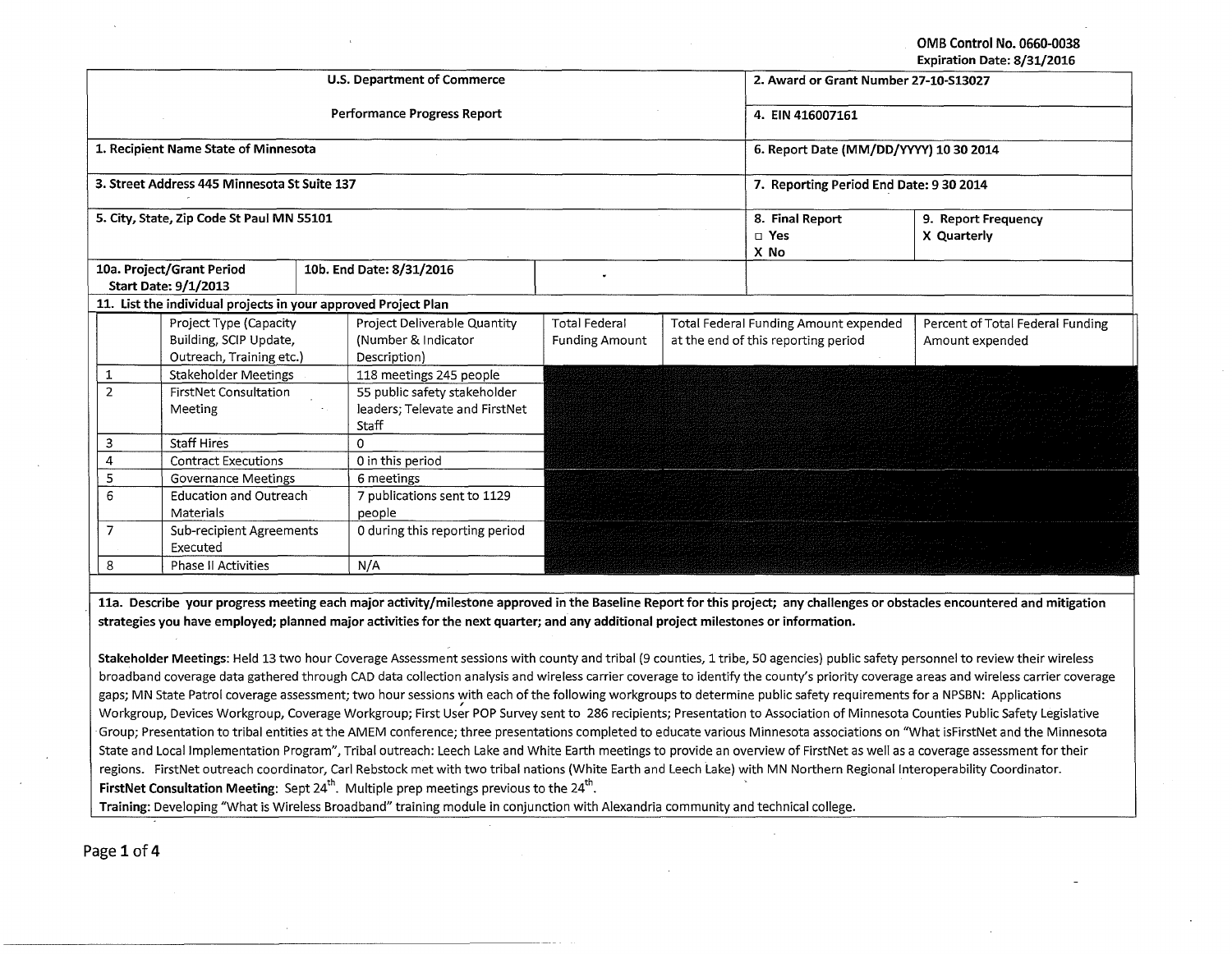Staff Hires: none during this period, Contract Executions: None during this reporting period.

Statutory Changes: N/A

Governance Meetings: Monthly meeting of Statewide Emergency Communications Board (SECB), monthly meeting of SECB Interoperable Data Committee. Education and Outreach materials: 1129 Quarterly newsletter published introducing the coverage assessment and information gathering process.

11b. If the project team anticipates requesting any changes to the approved Baseline Report in the next quarter, describe those below. Note that any substantive changes to the Baseline Report must be approved by the Department of Commerce before implementation.

Regional Interoperability Coordinators salaries were included under salaries in the past reporting. They are now included under Subcontractors as they should. Previous reporting also did not separate out travel for sub-grantees, this report has been modified with the appropriate travel expenses under Travel.

11c. Provide any other information that would be useful to NTIA as it assesses this project's progress.

Meetings with Tribal entities indicate that they have an expectation to meet and consult with FirstNet directly. Many of Minnesota's regional advisory committees have invited tribal entities to join their regional governance structure and in most cases the tribes have joined and actively participate however, there will most likely be concerns with the Red Lake nation and a few others that feel very strongly that FirstNet should consult directly with them.

11d. Describe any success stories or best practices you have identified. Please be as specific as possible.

ECN Director Mines met with Minnesota Association of Counties, Public Safety Legislative Group to help them understand the goals and objectives of FirstNet and the value to Minnesota First Responders.

Minnesota's FirstNet consultation meeting was a huge success. A group of thought leaders from the public safety community shared examples of how wrreles·s broadband was used in actual emergency situations and what they would like to see from FirstNet to enhance that experience going forward. There was a great deal of information exchanged between FirstNet and Minnesota attendees. It would have been great to have more time to get into more detail regarding coverage assessments but we are hoping to have that opportunity again.

12. Personnel

12a. If the project is not fully staffed, describe how any lack of staffing may impact the project's time line and when the project will be fully staffed.

The project is fully staffed.

12b. Staffing Table

| <b>Job Title</b> | FTE %      | Project(s) Assigned                            | Change                     |
|------------------|------------|------------------------------------------------|----------------------------|
| SWIC             | -50        | Oversight of all activities.                   | Salary subsidized @<br>50% |
| <b>RIC</b>       | ---<br>-45 | Support for governance, education and outreach | Contract amended           |

Page 2 of 4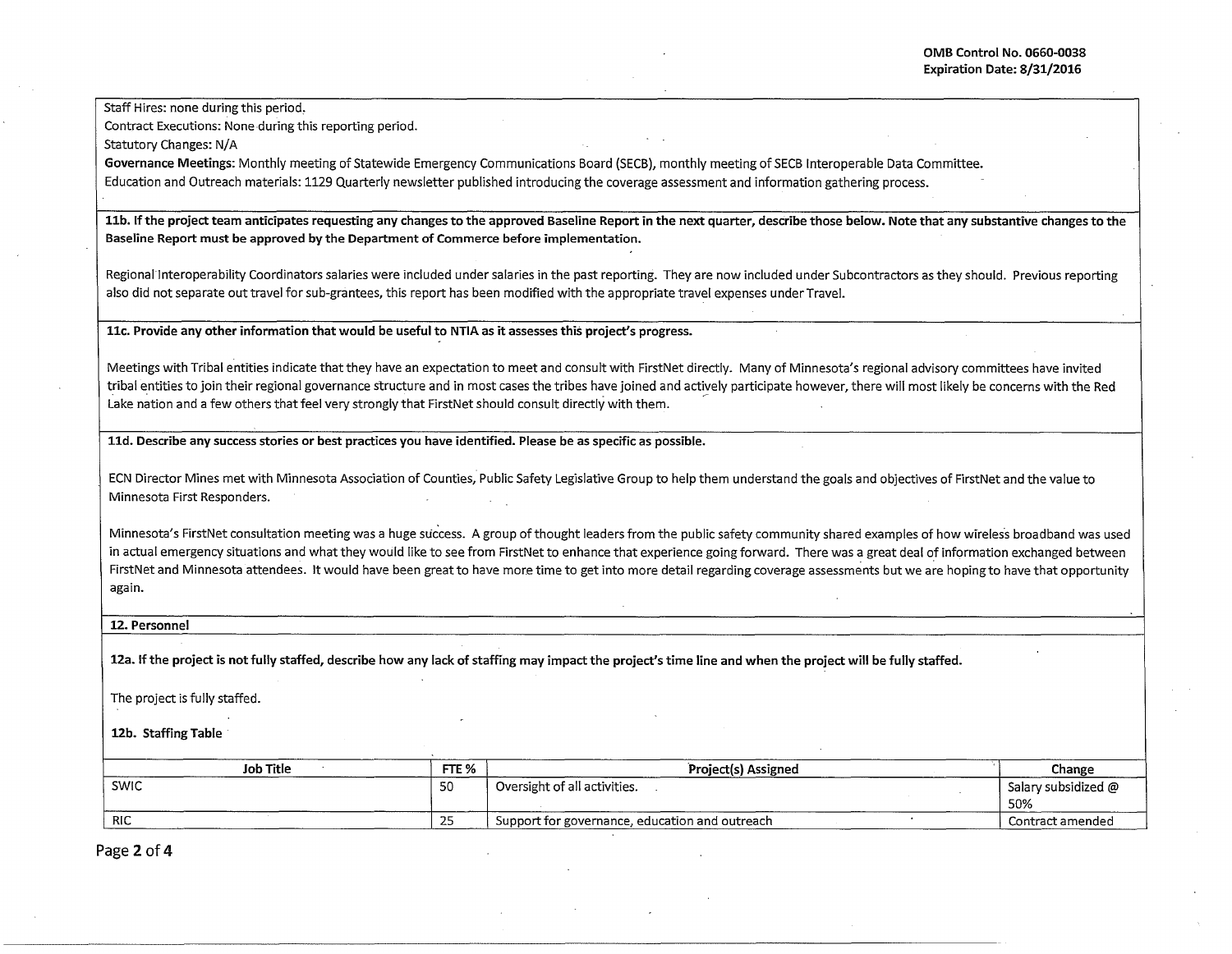## **OMB Control No. 0660-0038 Expiration Date: 8/31/2016**

| RIC<br>25                                                                   |                                                                                                                                                                                          |                                 |                            | Support for governance, education and outreach | Contract amended |                   |                                                |                                                 |                        |
|-----------------------------------------------------------------------------|------------------------------------------------------------------------------------------------------------------------------------------------------------------------------------------|---------------------------------|----------------------------|------------------------------------------------|------------------|-------------------|------------------------------------------------|-------------------------------------------------|------------------------|
| $\overline{25}$<br><b>RIC</b>                                               |                                                                                                                                                                                          |                                 |                            | Support for governance, education and outreach |                  |                   |                                                |                                                 |                        |
|                                                                             |                                                                                                                                                                                          |                                 |                            | Add Row                                        | Remove Row       |                   |                                                |                                                 |                        |
|                                                                             | 13. Subcontracts (Vendors and/or Subrecipients)<br>13a. Subcontracts Table - Include all subcontractors. The totals from this table must equal the "Subcontracts Total" in Question 14f. |                                 |                            |                                                |                  |                   |                                                |                                                 |                        |
| Name                                                                        | Subcontract Purpose                                                                                                                                                                      | <b>Type</b><br>(Vendor/Subrec.) | RFP/RFQ<br>Issued<br>(Y/N) | Contract<br>Executed<br>(Y/N)                  | Start<br>Date    | End<br>Date       | <b>Total Federal</b><br><b>Funds Allocated</b> | <b>Total Matching</b><br><b>Funds Allocated</b> | Project and % Assigned |
| MnFCP                                                                       | Comprehensive<br>consultation                                                                                                                                                            | Vendor                          | Υ                          | Y                                              | 11/4/20<br>13    | 6/31/2<br>016     | \$1,114,884.00                                 | \$278,721.00                                    |                        |
| NE ECB                                                                      | Regional consultation<br>support                                                                                                                                                         | Vendor; joint-<br>powers entity | ${\sf N}$                  | Υ                                              | 4/27/20<br>14    | 6/31/2<br>016     | \$37,288.80                                    | \$9322.20                                       |                        |
| NW ECB                                                                      | Regional consultation<br>support                                                                                                                                                         | Vendor; joint-<br>powers entity | ${\sf N}$                  | Υ                                              | 4/27/20<br>14    | 6/31/2<br>016     | \$37,288.80                                    | \$9322.20                                       |                        |
| MESB                                                                        | Regional consultation<br>support                                                                                                                                                         | Vendor; joint-<br>powers entity | ${\sf N}$                  | Y                                              | 4/27/20<br>14    | 6/31/2<br>016     | \$37,288.80                                    | \$9322.20                                       |                        |
| SE ESB                                                                      | Regional consultation<br>support                                                                                                                                                         | Vendor; joint-<br>powers entity | ${\sf N}$                  | Y.                                             | 4/27/20<br>14    | 6/31/2<br>016     | \$37,288.80                                    | \$9322.20                                       |                        |
| SR ECB                                                                      | Regional consultation<br>support                                                                                                                                                         | Vendor; joint-<br>powers entity | ${\sf N}$                  | Y                                              | 4/27/20<br>14    | 6/31/2<br>016     | \$37,288.80                                    | \$9322.20                                       |                        |
| SW ECB                                                                      | Regional consultation<br>support                                                                                                                                                         | Vendor; joint-<br>powers entity | ${\sf N}$                  | Y                                              | 4/27/20<br>14    | 6/31/2<br>016     | \$37,288.80                                    | \$9322.20                                       |                        |
| CM ECB                                                                      | Regional consultation<br>support                                                                                                                                                         | Vendor; joint-<br>powers entity | N                          | Y                                              | 4/27/20<br>14    | 6/31/2<br>016     | \$37,288.80                                    | \$9322.20                                       |                        |
|                                                                             |                                                                                                                                                                                          |                                 |                            | Add Row                                        |                  | <b>Remove Row</b> |                                                |                                                 |                        |
| 13b. Describe any challenges encountered with vendors and/or subrecipients. |                                                                                                                                                                                          |                                 |                            |                                                |                  |                   |                                                |                                                 |                        |
| None at this time.                                                          |                                                                                                                                                                                          |                                 |                            |                                                |                  |                   |                                                |                                                 |                        |
| 14. Budget Worksheet                                                        |                                                                                                                                                                                          |                                 |                            |                                                |                  |                   |                                                |                                                 |                        |
|                                                                             | Columns 2, 3 and 4 must match your current project budget for the entire award, which is the SF-424A on file.                                                                            |                                 |                            |                                                |                  |                   |                                                |                                                 |                        |
|                                                                             | Only list matching funds that the Department of Commerce has already approved.                                                                                                           |                                 |                            |                                                |                  |                   |                                                |                                                 |                        |

**Page 3 of4** 

 $\mathcal{L}_{\mathcal{A}}$